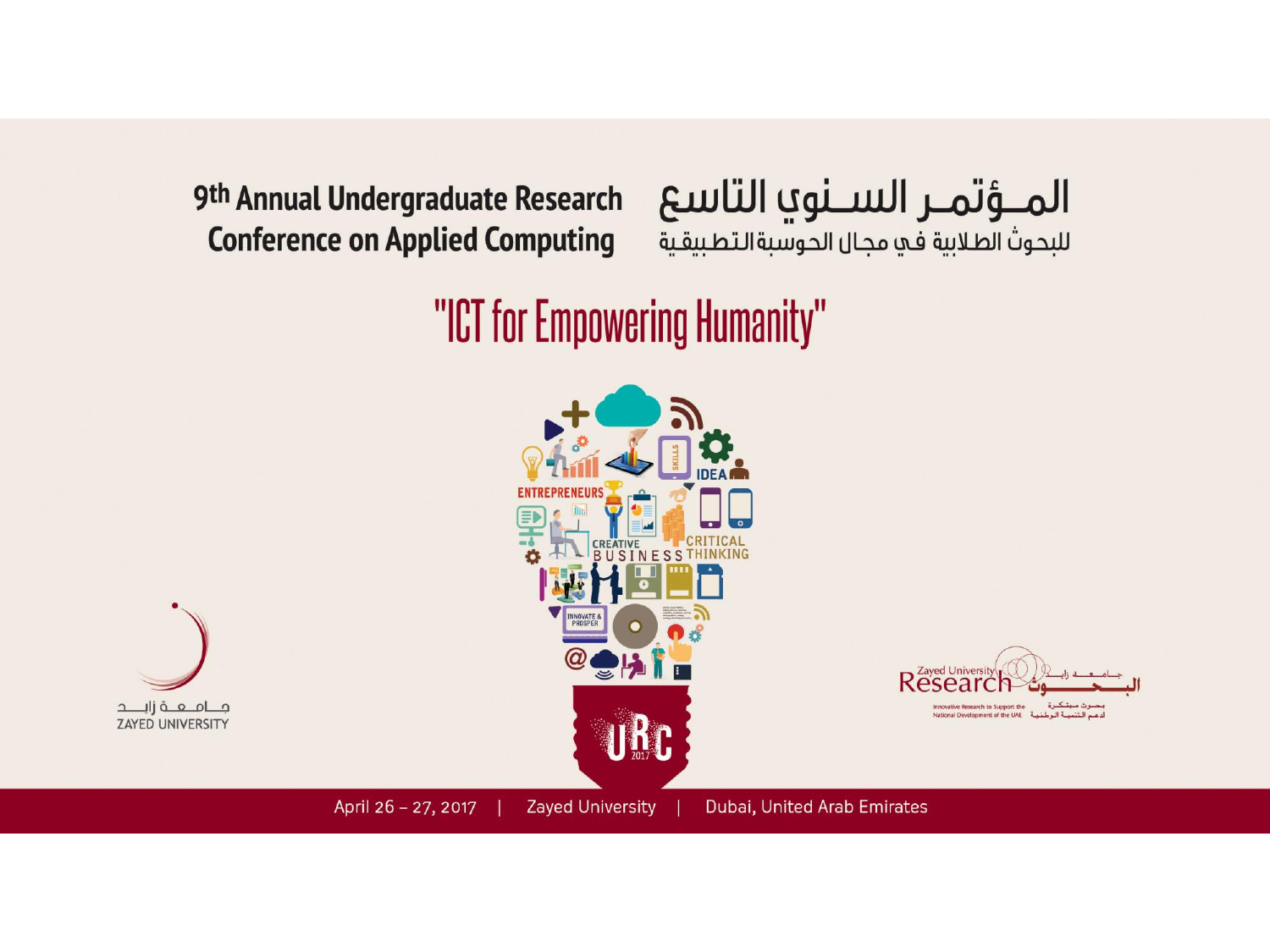## Thanks to the Judges for their time

Dr. Hind Zantout, Heriot-Watt University Dr. Naoufel Werghi, Khalifa University Ms. Tazeen Sharif, Ajman University Dr. Somaya Al-Madeed, Qatar University Dr. Wafa Shalash, King Abdulaziz University Dr. Evi Mansor, Prince Sultan University Dr. Mohammad Hamdan, Heriot-Watt Univ. Ms. Archana Pandita, Birla Institute of Tech, RAK Dr. Nahla Aljojo, King Abdulaziz University Dr. Patrick Hung, UOIT Dr. Zakaria Maamar, Zayed University Dr. Omar Alfandi, Zayed University Dr. Monther Aldwairi, Zayed University Dr. Abdallah Tubaishat, Zayed University Dr. Farkhund Iqbal, Zayed University Dr. Basel Almourad, Zayed University Dr. Andrew Marrington Dr. Dima Alhadidi, Zayed University

Dr. Asad Khattack, Zayed University Dr. Asmaa Seyam, Zayed University Dr. May AlTaei, Zayed University Ms. Muna Bader, Zayed University Dr. Emad Bataineh, Zayed University Dr. Hussein Fakhry, Zayed University Dr. Farhi Marir, Zayed University Dr. Fatna Belqasimi, Zayed University Dr. Hana Aljaberi, Zayed University Ms. Haseena Al Katheeri, Zayed University Dr. Jim Morey, Zayed University Dr. Anoud Bani Hani, Zayed University Dr. Fatma Outay, Zayed University Dr. Huwida Said, Zayed University Dr. Munir Majdalawi, Zayed University Dr. Kirk Dowswell, Zayed University Dr. Andrew Leonce, Zayed University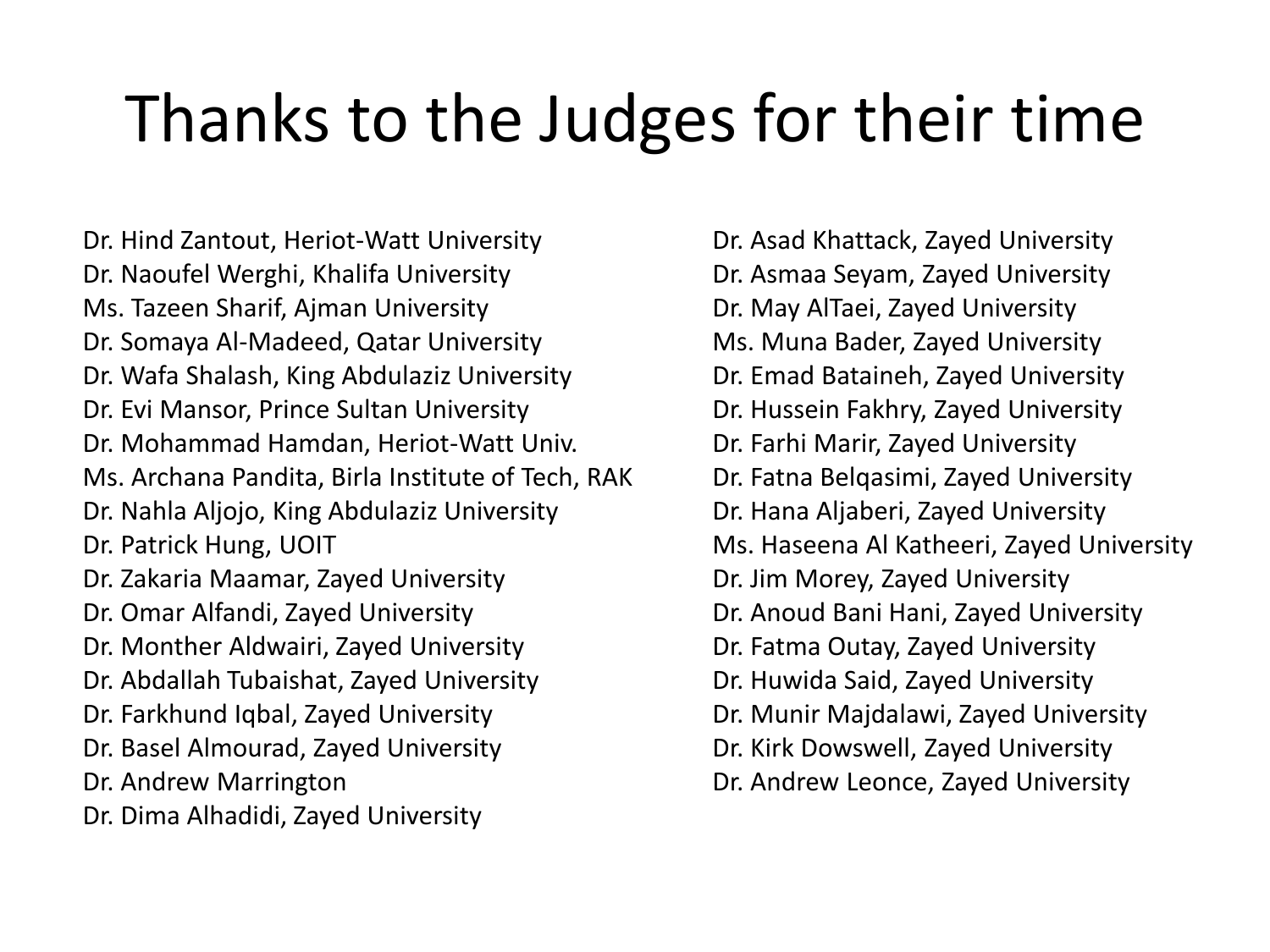## **People's Choice Poster Award**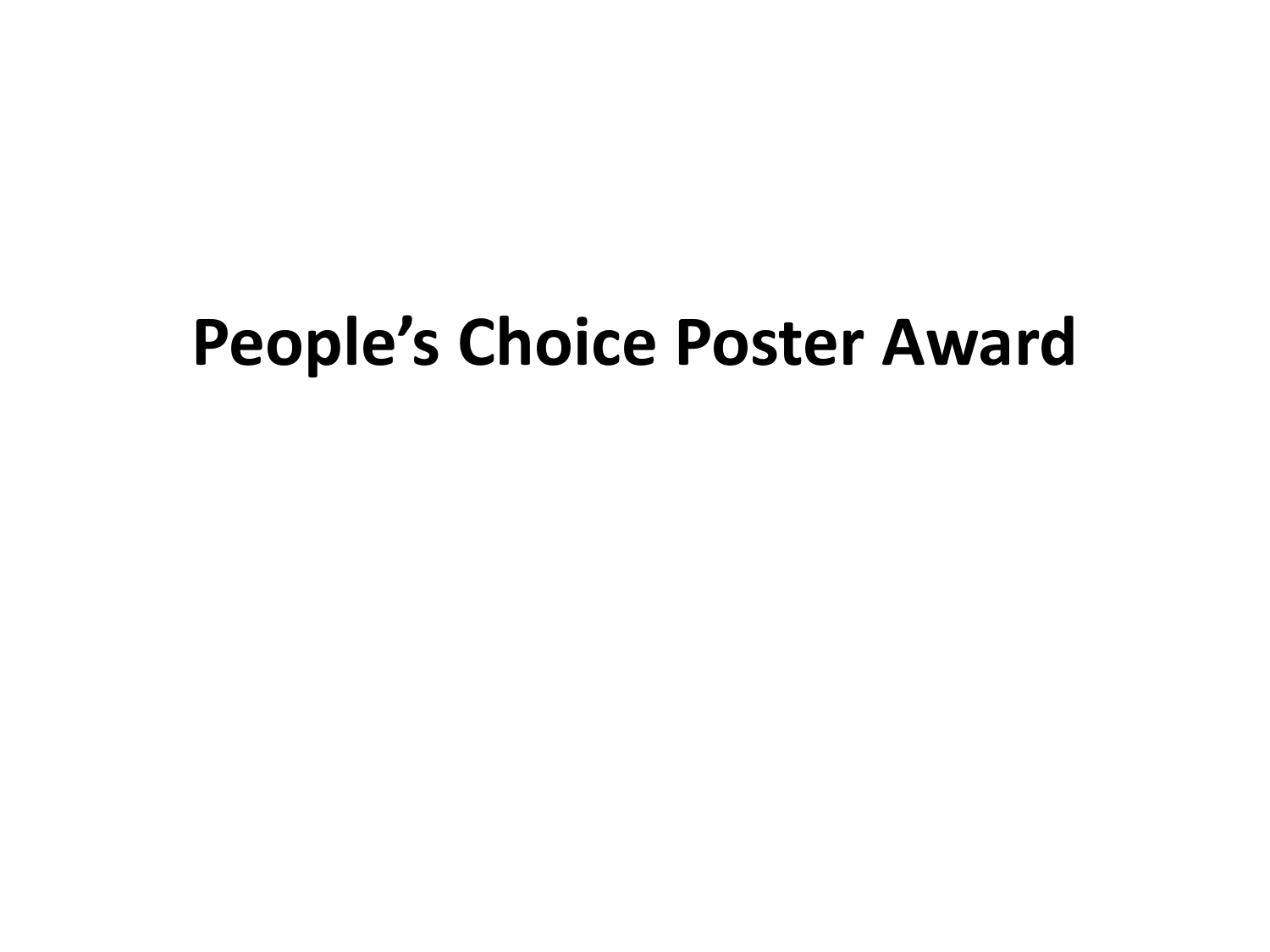#### **Day 1**

#### **Autonomous Luggage Cart**

Ahmed Mohamed Alhadi, Mohamed Temam, Abdulmuhimen Ibrahim, Tarik Abdulelah Supervised by: Dr. Hasan Zidan

Ajman University, UAE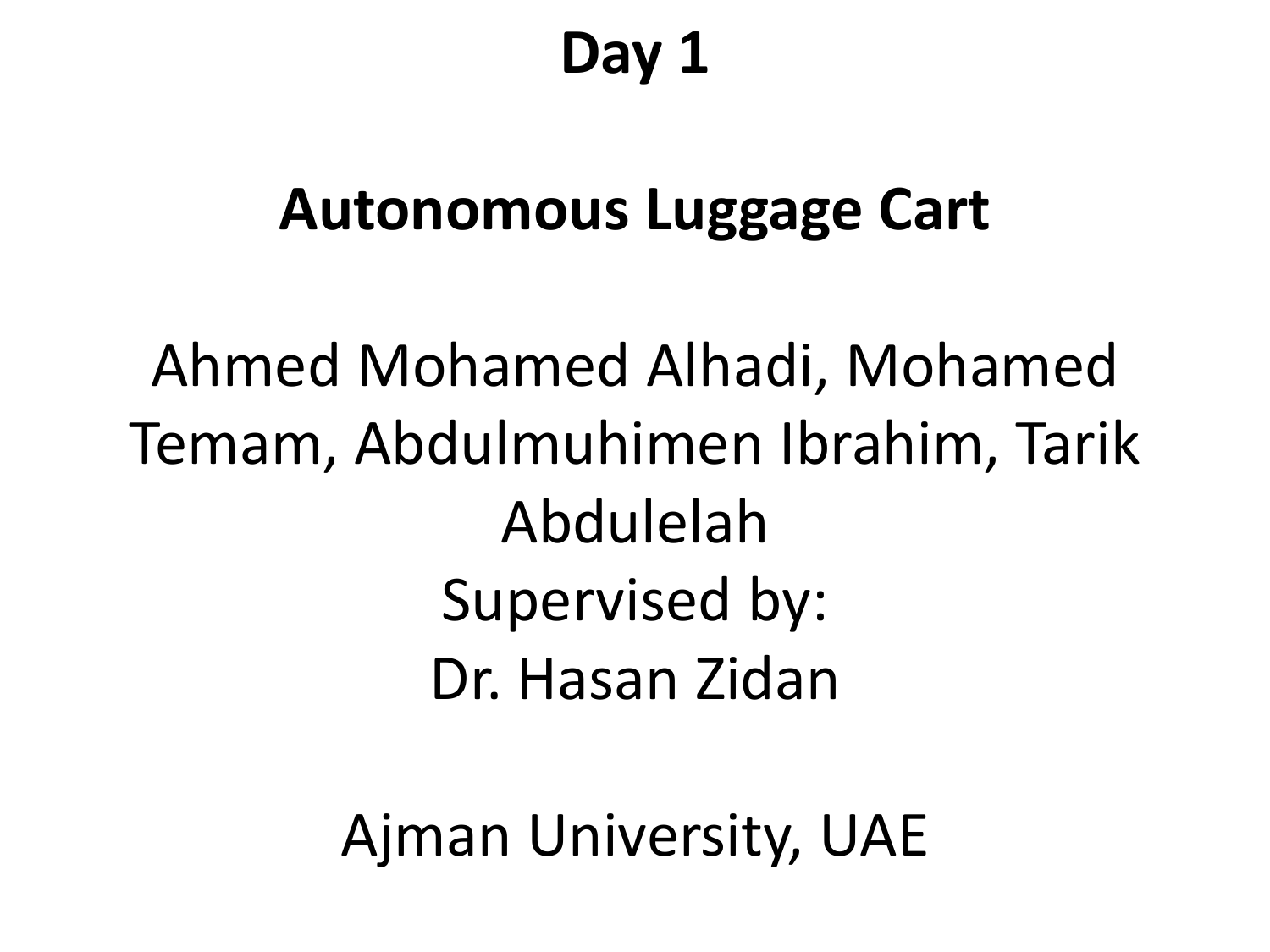## **Day 2**

#### **Elderly People Telemedicine Caring**

## Hanouf Al-Batati, Ibtesam Al-Zahrani, and Haneen Al-Harbi

King Abdulaziz University, KSA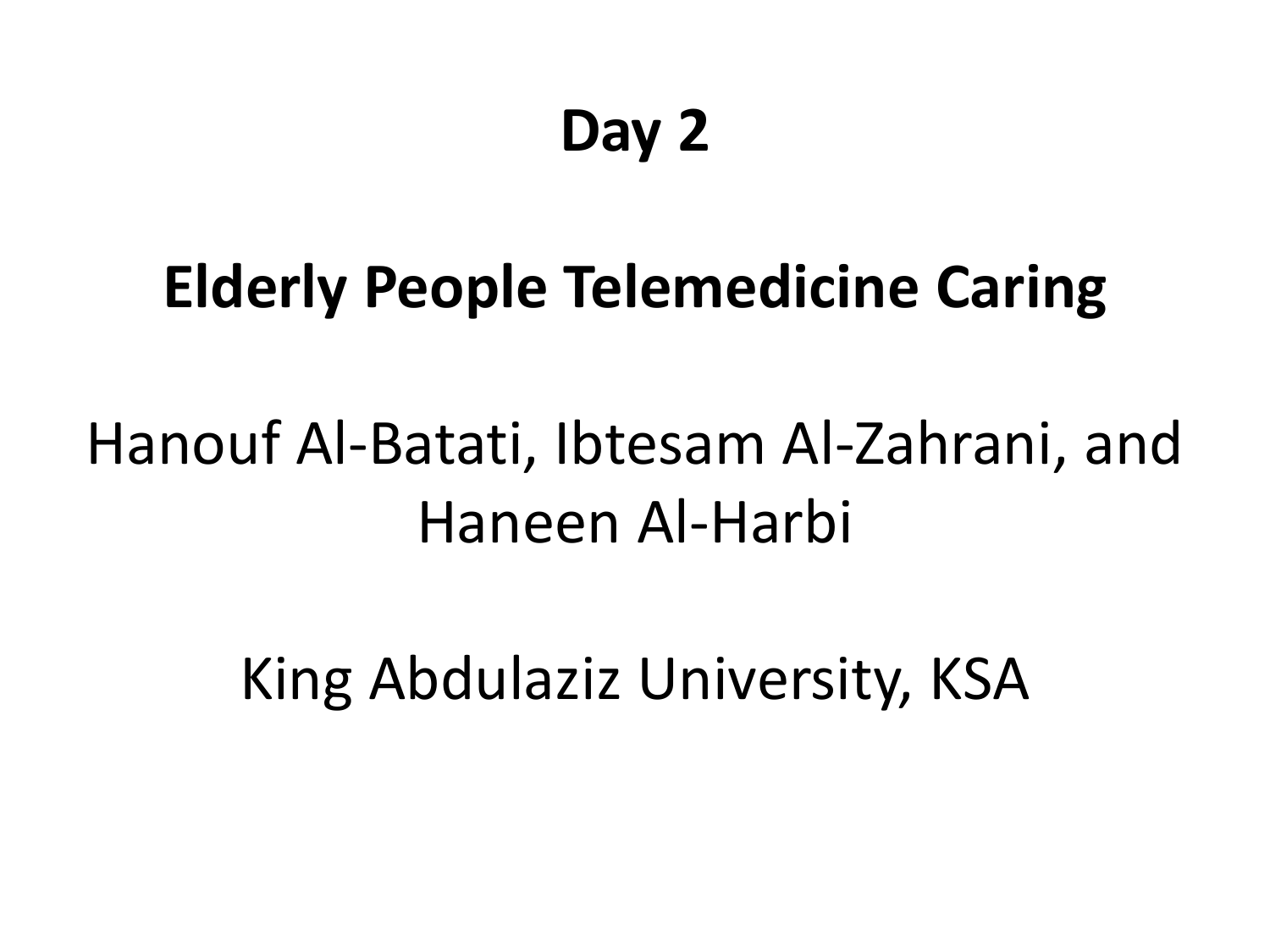#### **Best Live Demo Awards**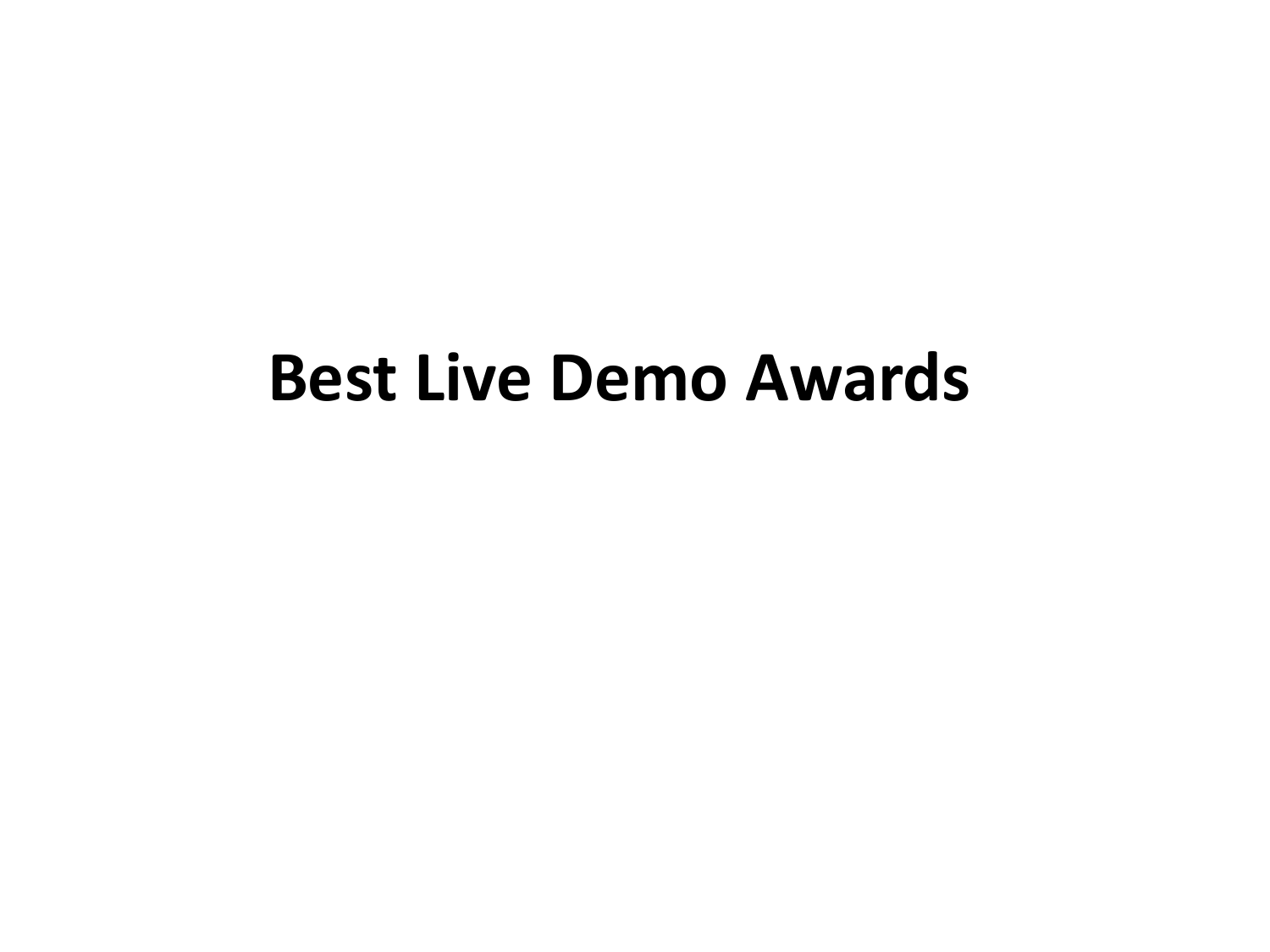## **AirUino: Public Transportation Pollution Sensors**

Manar Almodawah, Shahad Alnafeesah, Hind Alsaleem, Ruba Alkraida, Malak Aljeraisy Supervised by L. Noura Alhakbani

King Saud University, KSA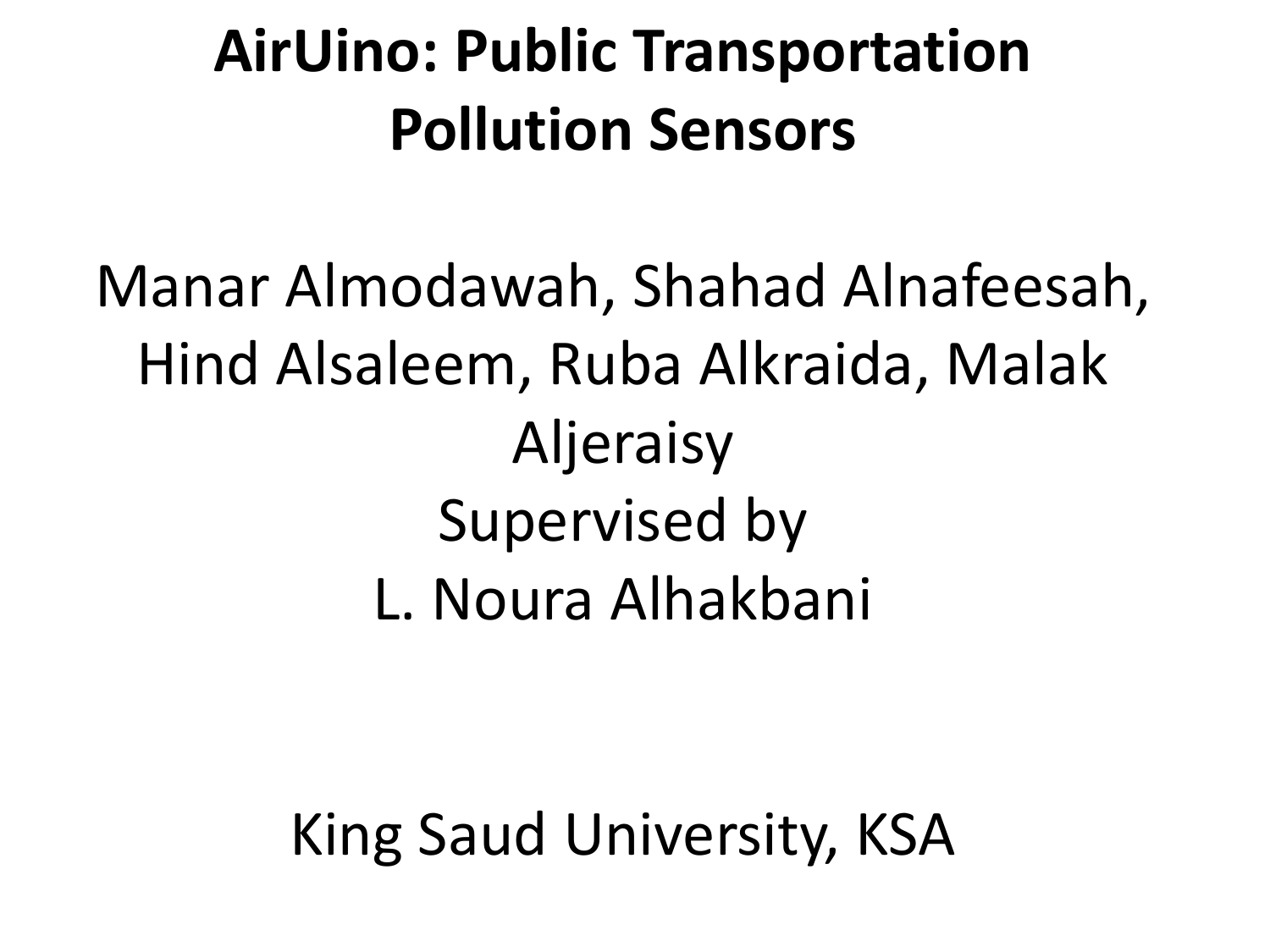#### **Non-Invasive Vitamin D Detector**

# Rasha Shurrab, Fatima Alsahhar, Shatha Akeil

#### Supervised by Dr. Mohamed Nasor and Engr. Mujeeb Rahman

#### Ajman University, UAE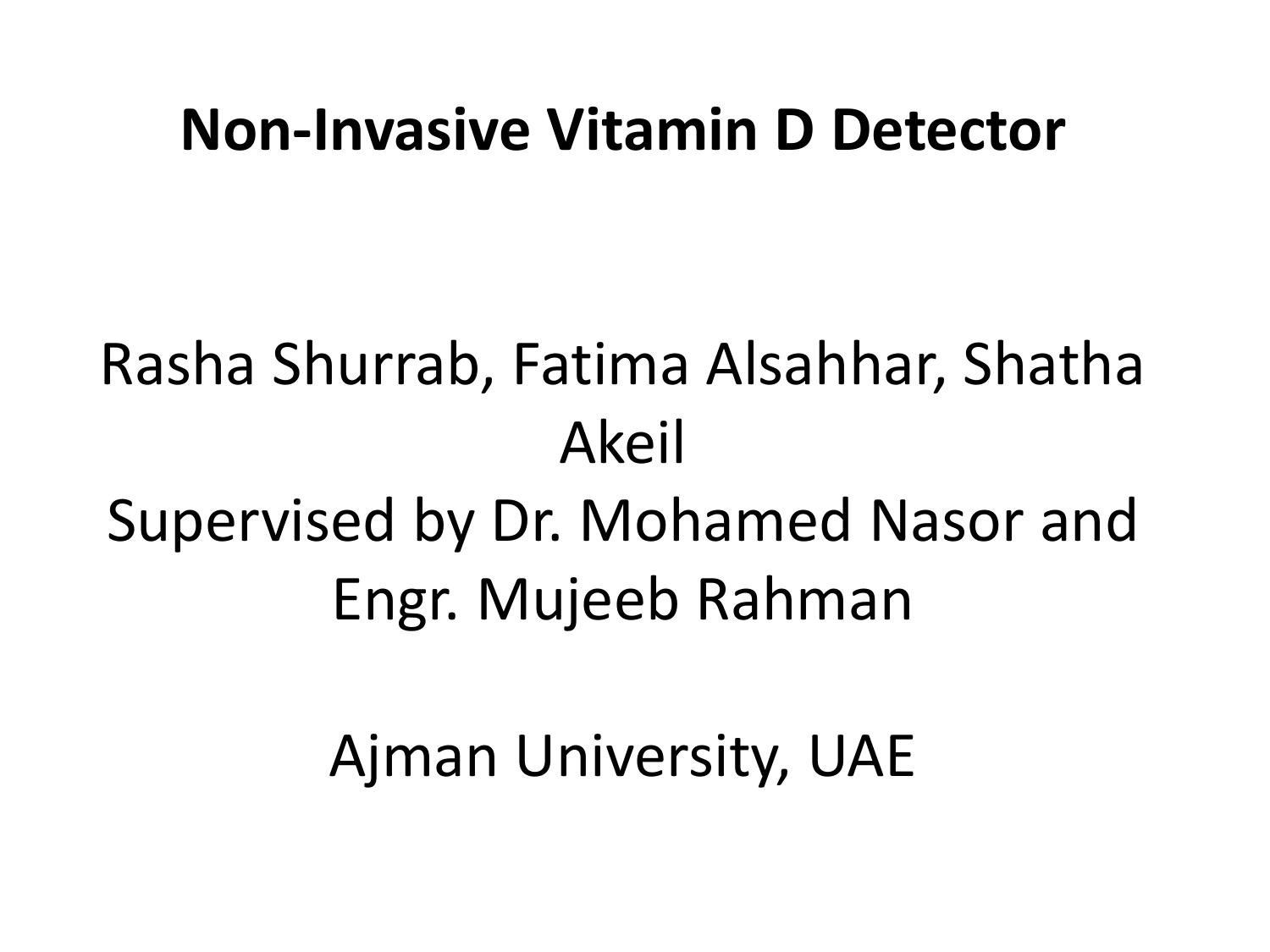#### **Reading Projector**

Dua' Amin Arman

Supervised by Dr. Iyad Jafar

University of Jordan, Jordan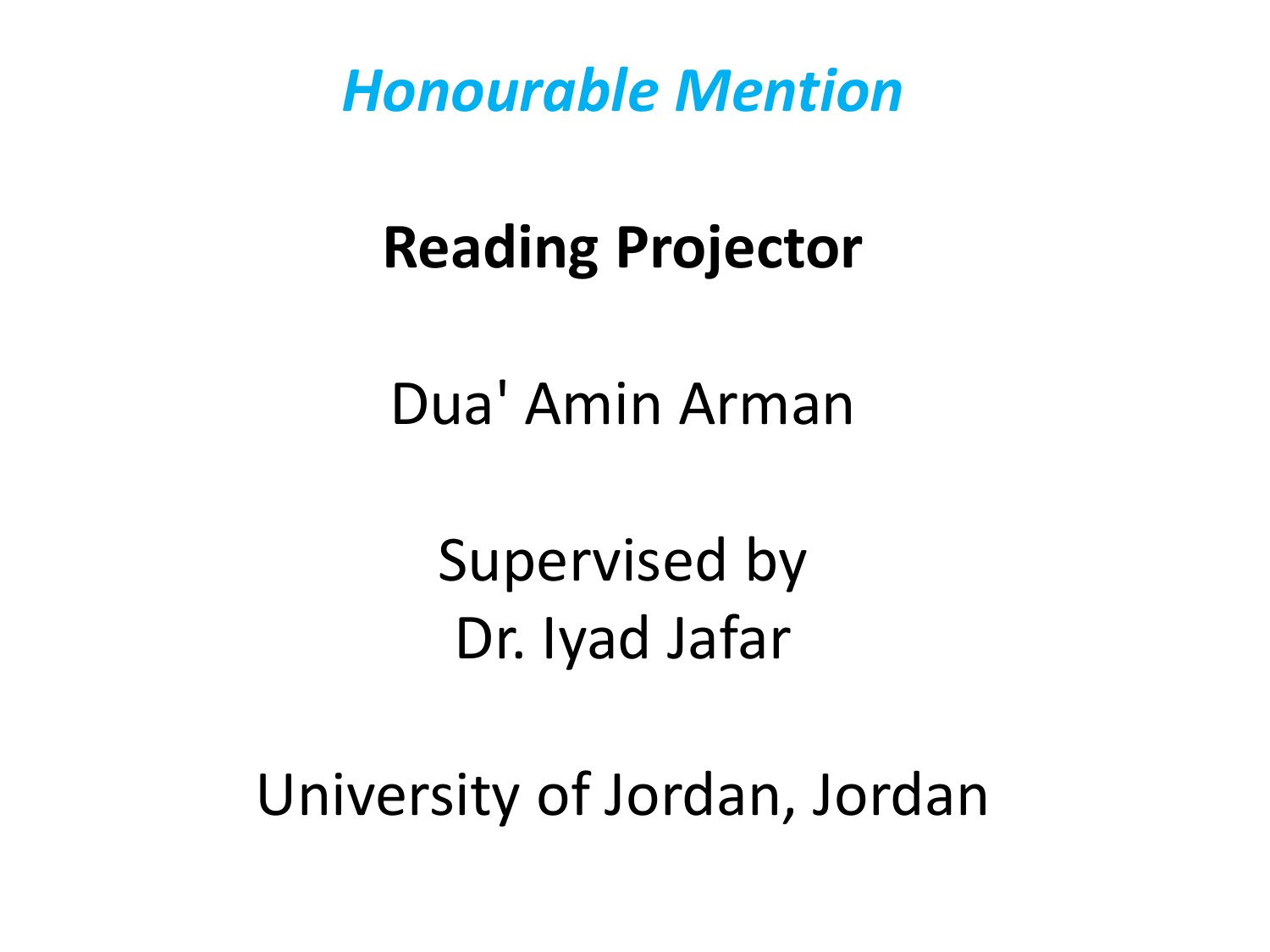**Lattice Boltzmann on Zynq SoC for Blood Flow Measurements** Asmaa El-Sayed, AlMaha Al-Shibani, Asma Al-Nassr Supervised by Dr. Noor Al-Maadeed, Prof. Abbes Amira, Dr. Sarada Dakua, Dr. Julien Abi Nahed

Qatar University, Qatar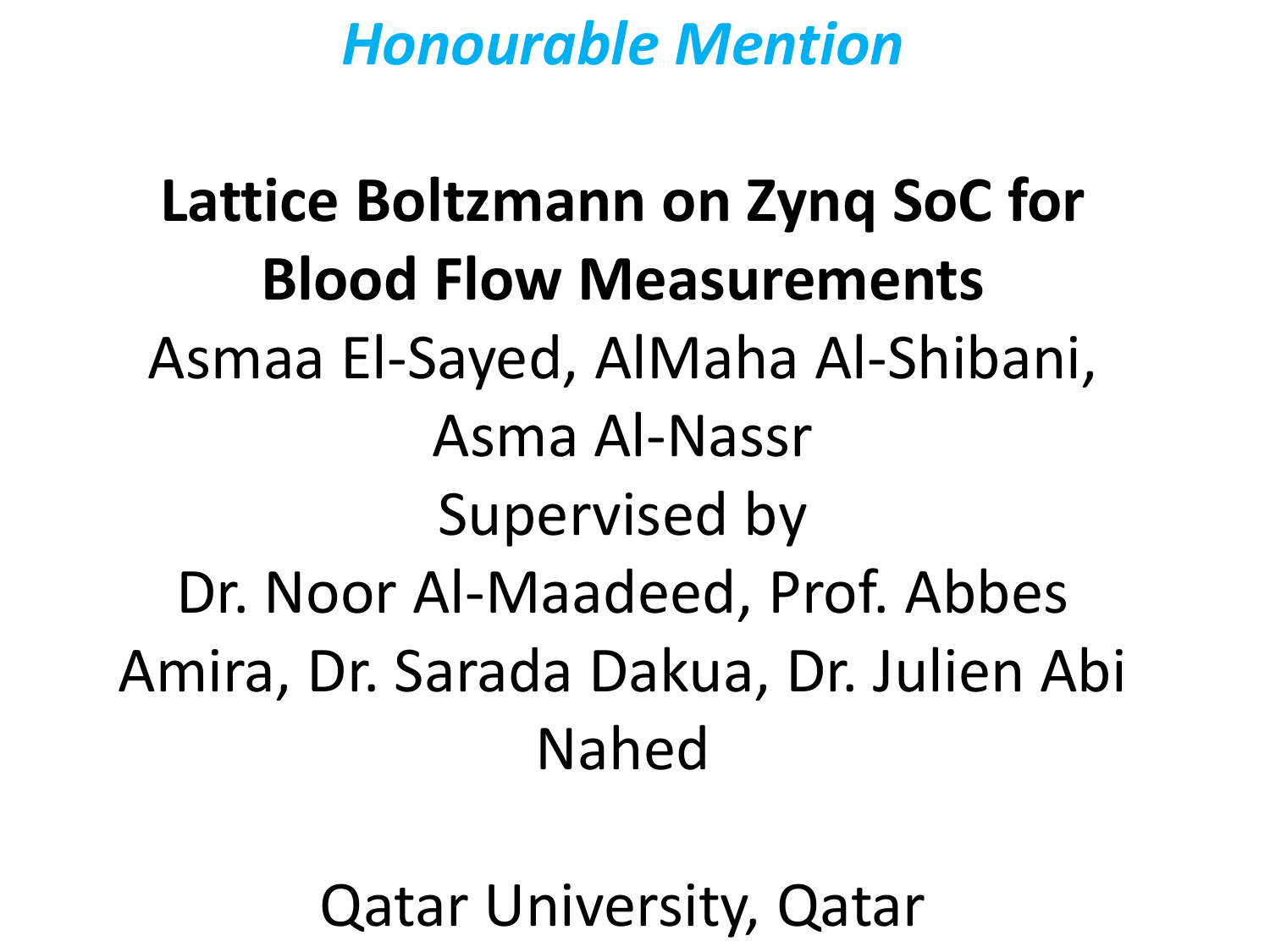## **Best Lightning Presentations**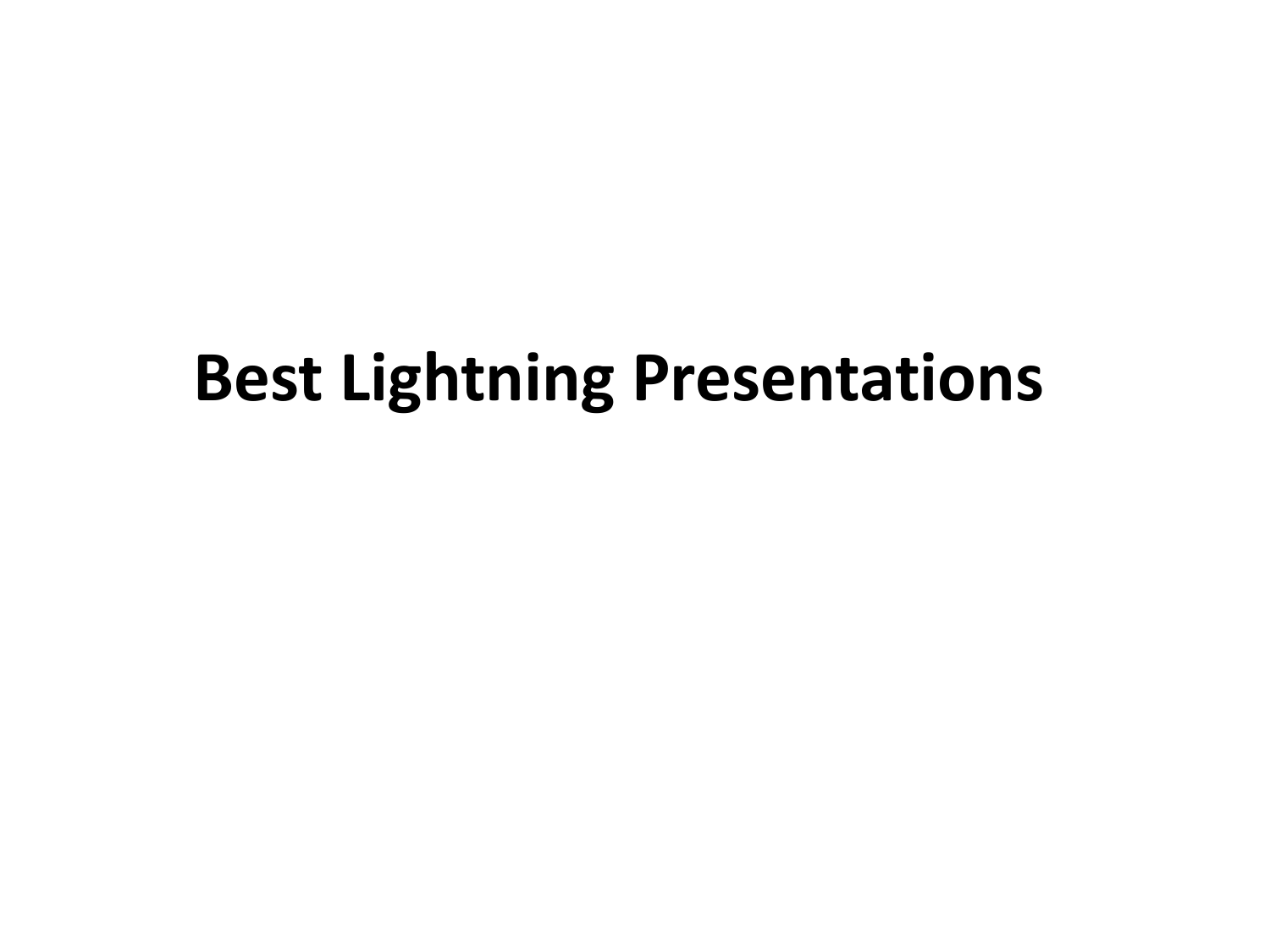## **Hear Me: An EEG-based Non-Verbal Communication System**

Misbhauddin Mohammed, Abeer Alshubat, Maryam Boudy, Noura Alqahtani, Rawan Alfalah

#### King Faisal University, KSA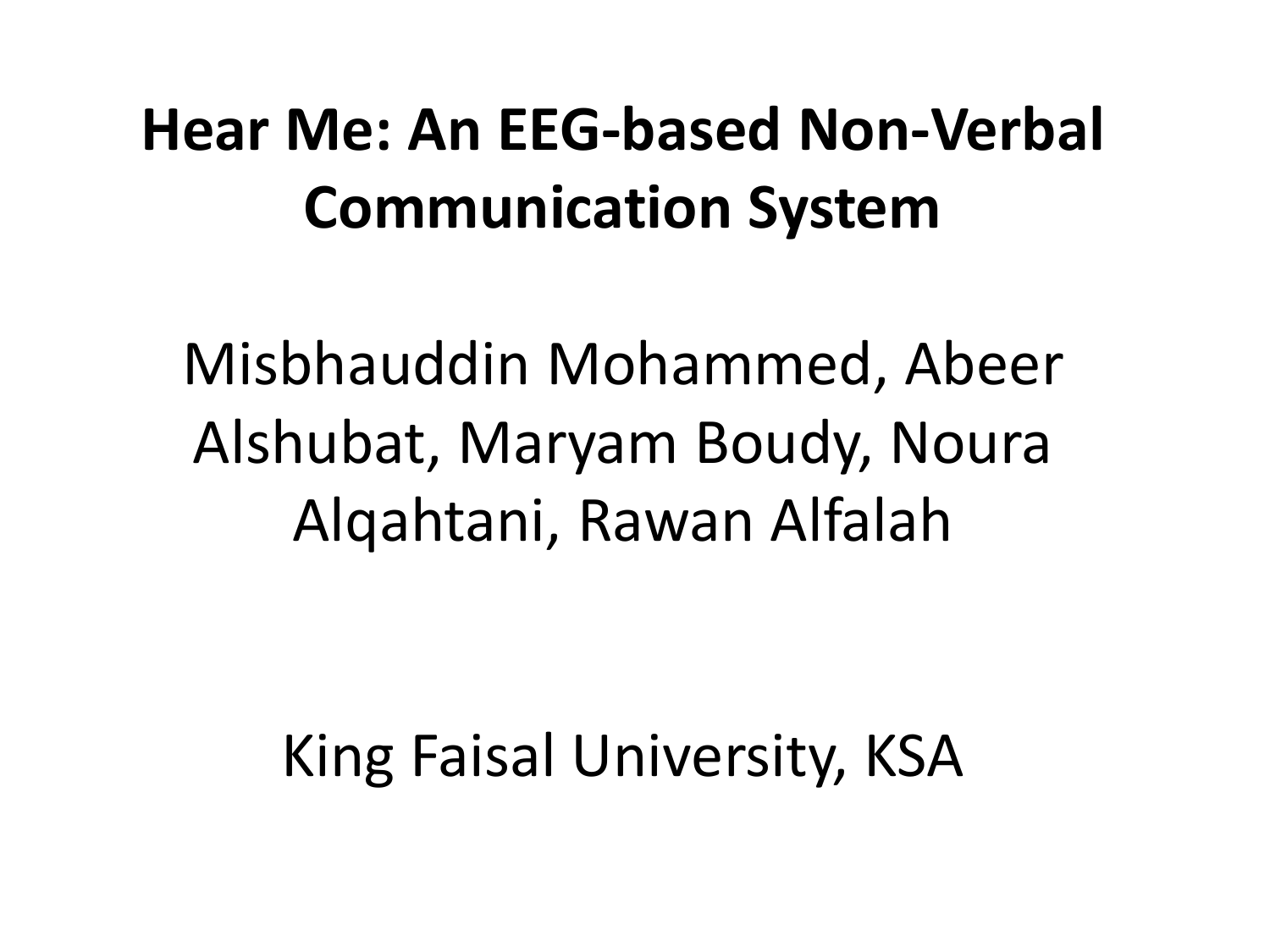#### **Wearable Technologies for Firefighters**

## Ayah Sandakli, Elaf Mazin, and Sherihan Mostafa

## Supervised by: Ms. Tazeen Sharif and Engr. Wessam Shehieb

#### Ajman University, UAE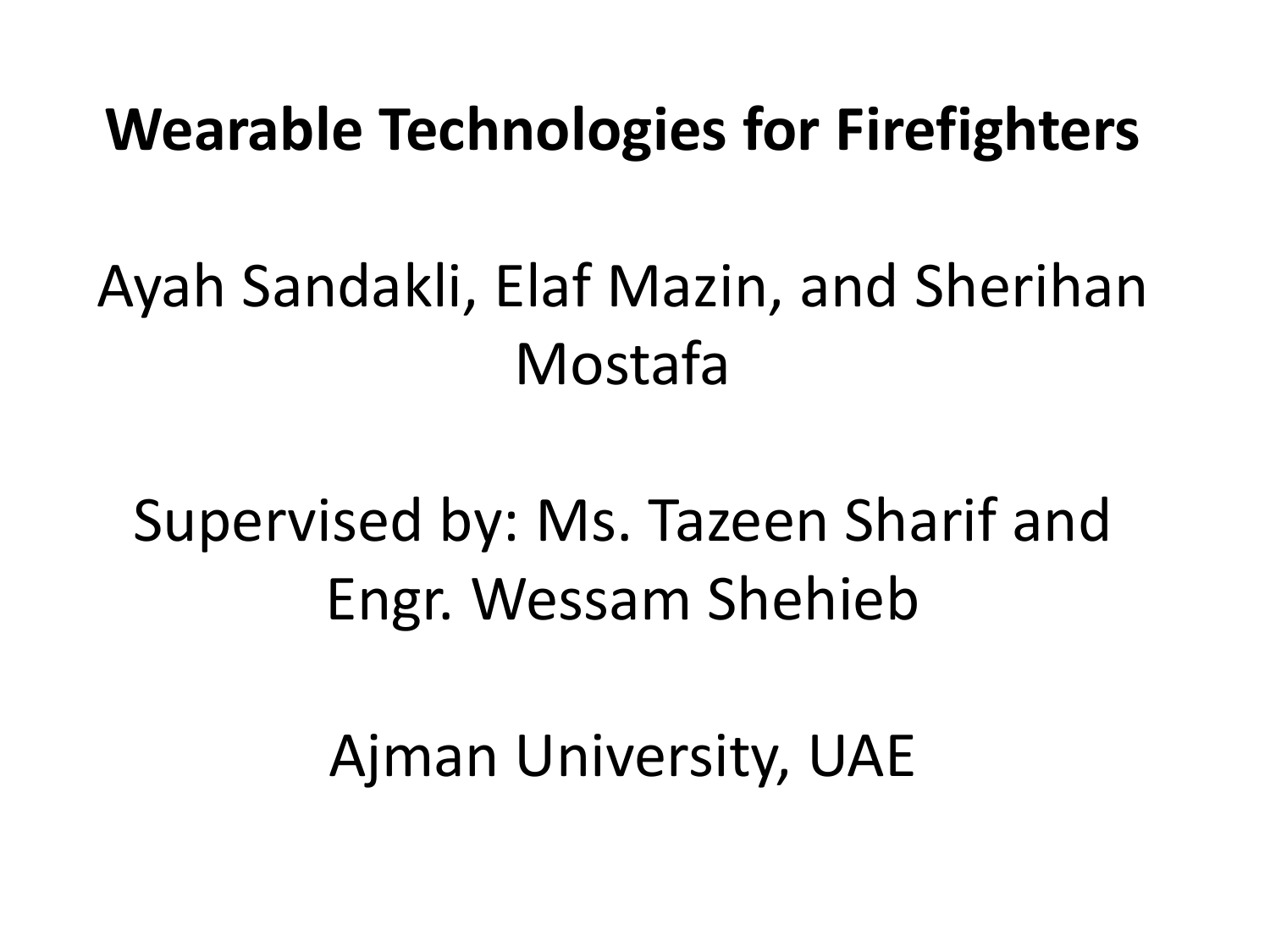## **Murshed: An Augmented Child Tracking Mobile Application**

Dalyah Aljamal, Rahaf Haj Aissa and Reem Abu Dayyah Supervised by: Dr. Evi Mansor

Prince Sultan University, KSA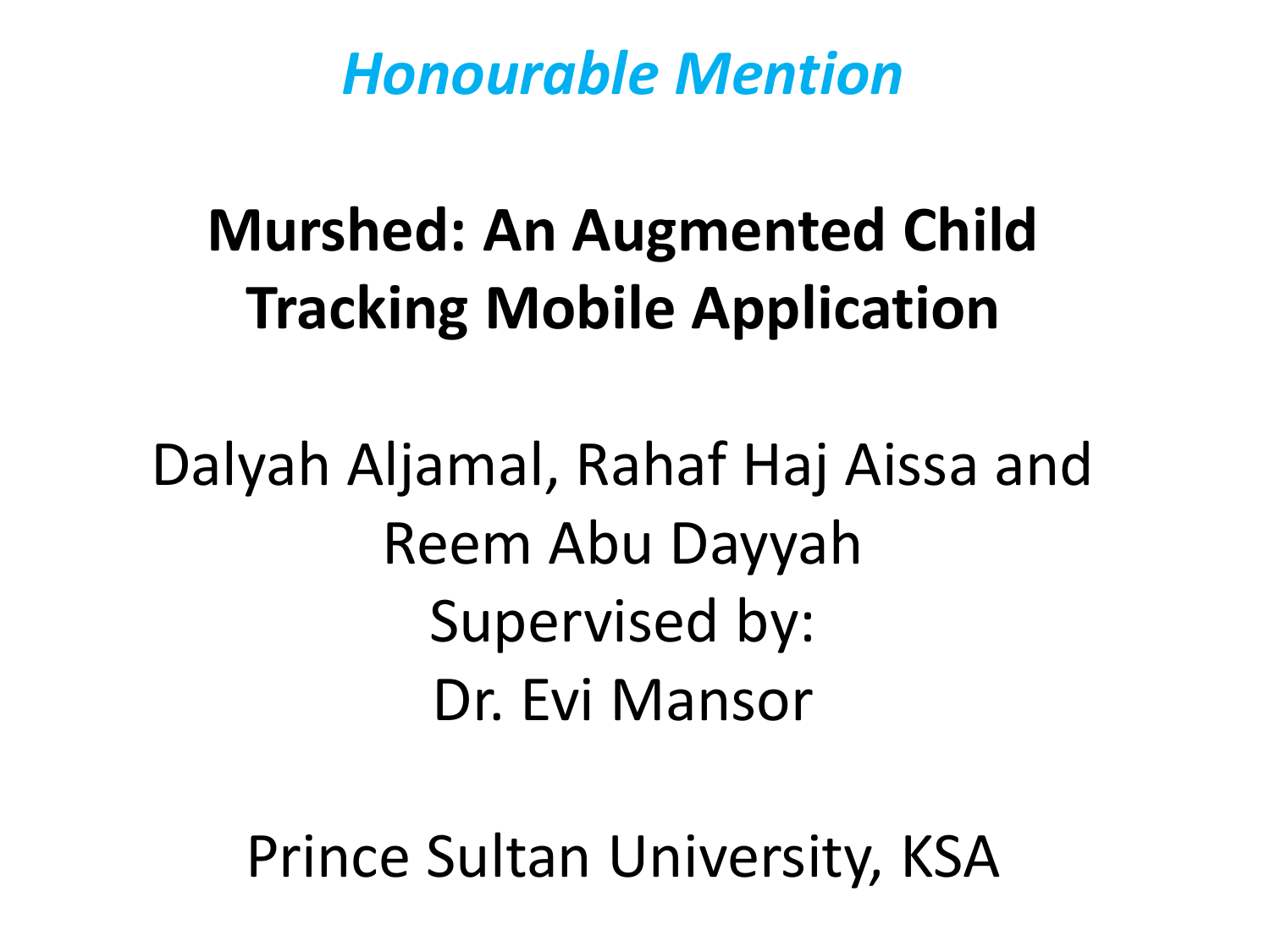#### **Best Poster Presentations**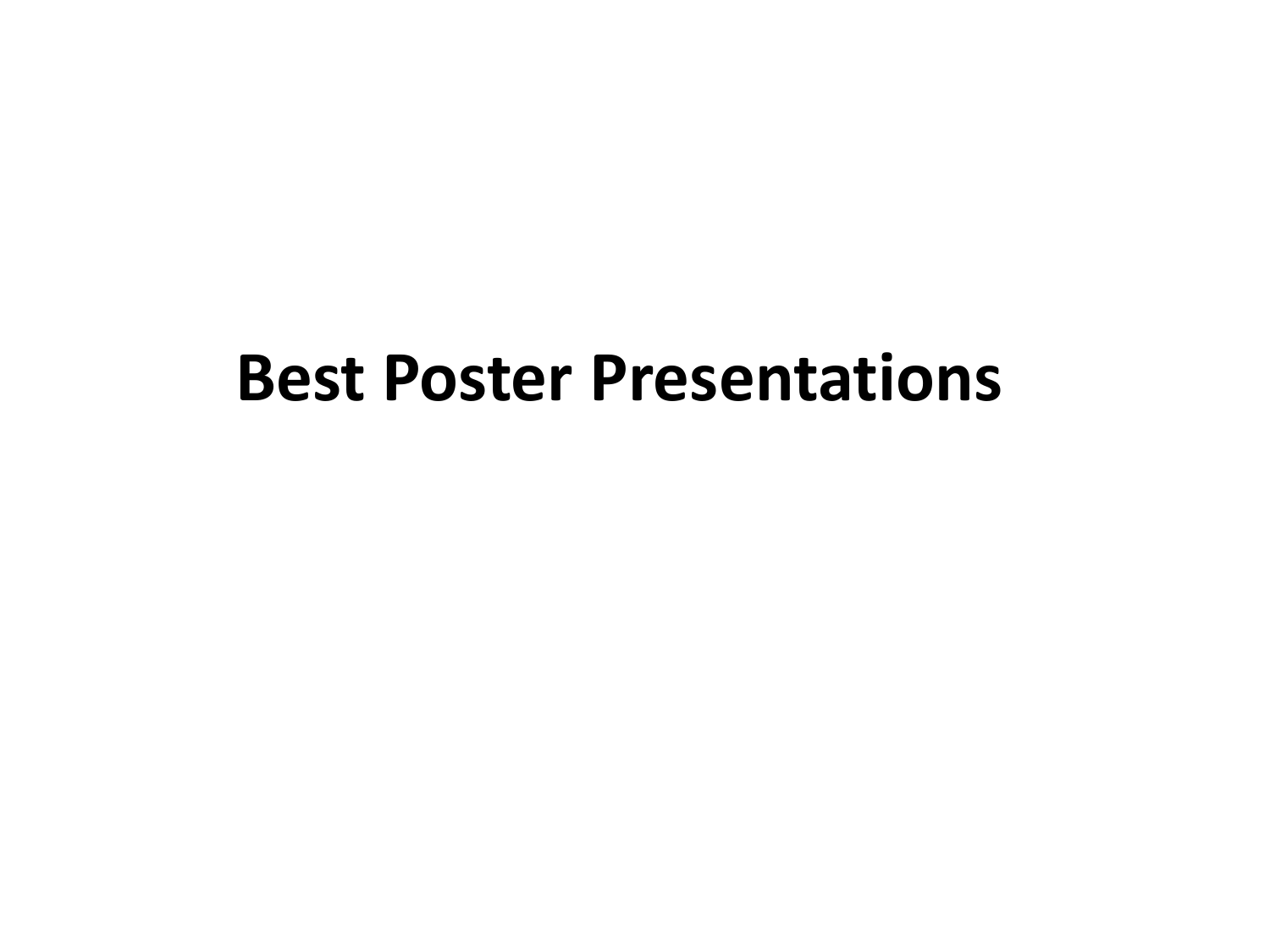## **An Intelligent Bio-Inspired Algorithm for the Faculty Scheduling Problem**

Hawazen Albrahim, Fai Alnuhait, Maha Alrajhi, Sarah Al-Mogherah, Sarah Alnegheimish Supervised by Dr. Manar Hosny

King Saud University, KSA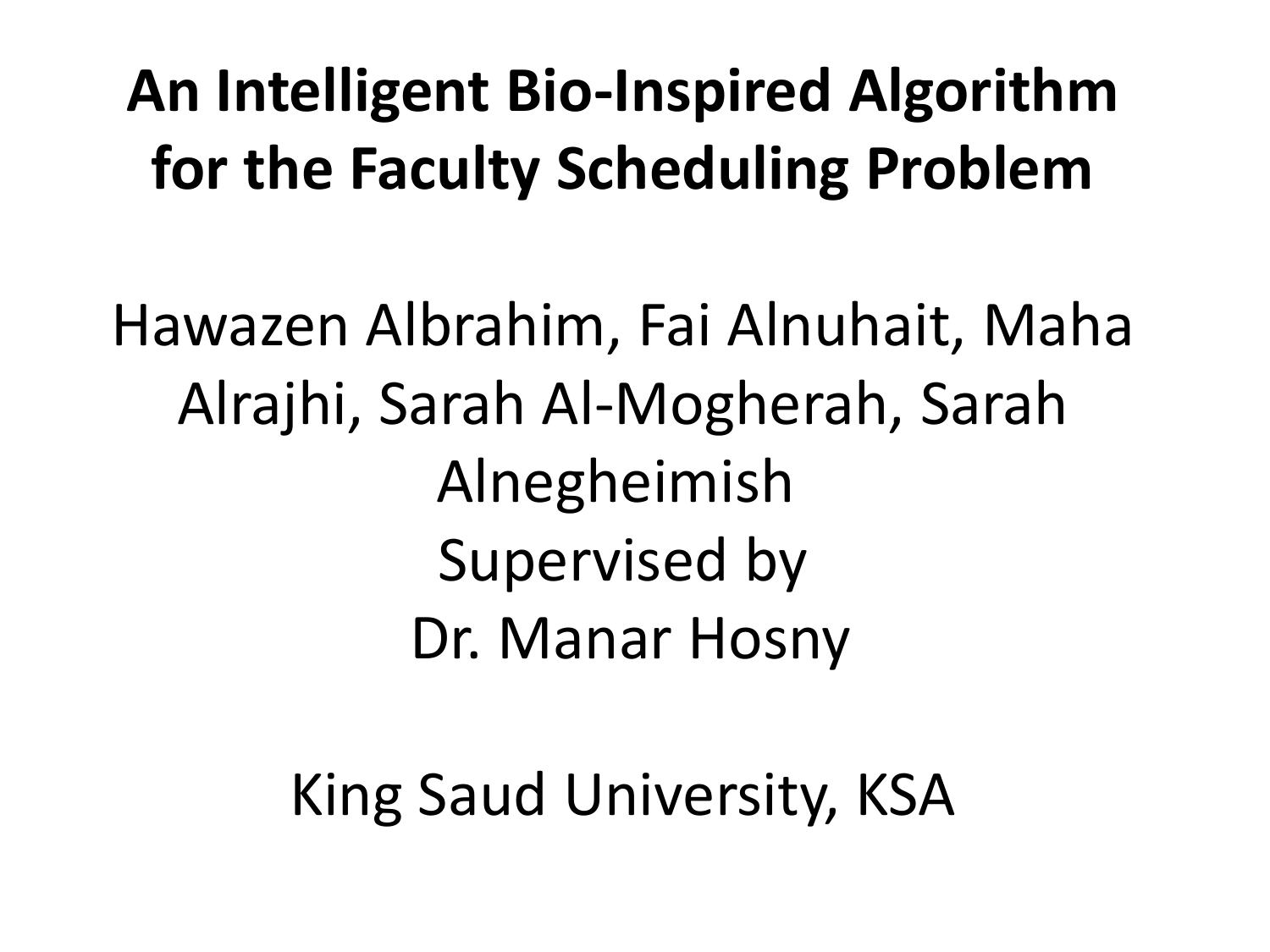#### **NFC-Based Attendance and Routing School Bus Framework**

Mariah Ali AlMotlag, Fatimah Abdullah Almatrafi Supervised by Sarah Mohammed Alhassan

Imam University, KSA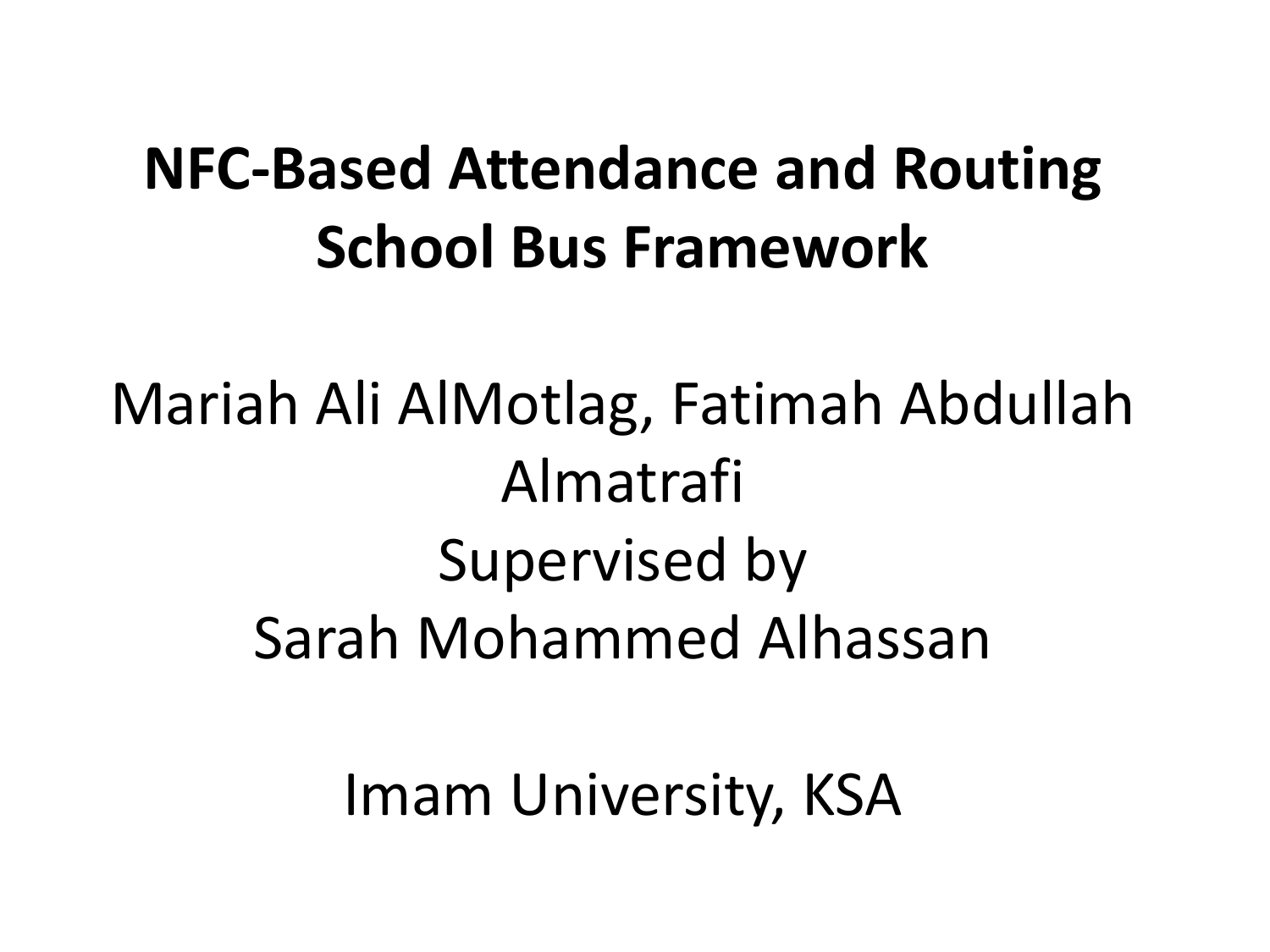#### **Smart GPS System for Omani Fishermen**

Badriya Ahmed Hamed Bani Oraba, Shamsa Abdullah Said AL-Haimali and Hala Abdullah Mohammed Al 'Omairi

College of applied Sciences- Sohar, Oman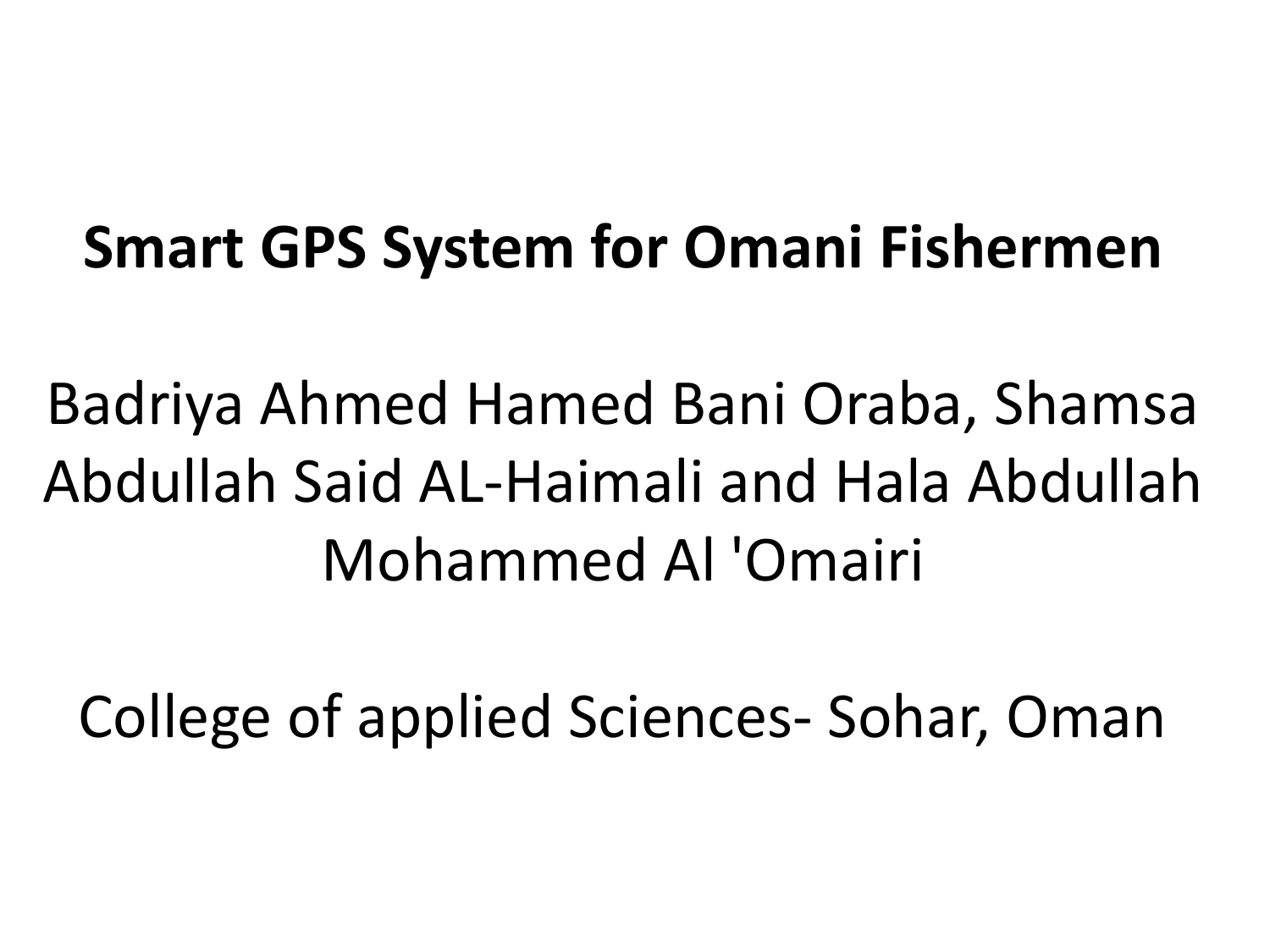#### **Academic Workload Allocation System**

Hanin Ismail Fatani, Rem Saleh Alharbi, Alhanouf Ali Horaib And Dr. Manar Salama Supervised by: Dr. Manar Salama

King Abdulaziz University, KSA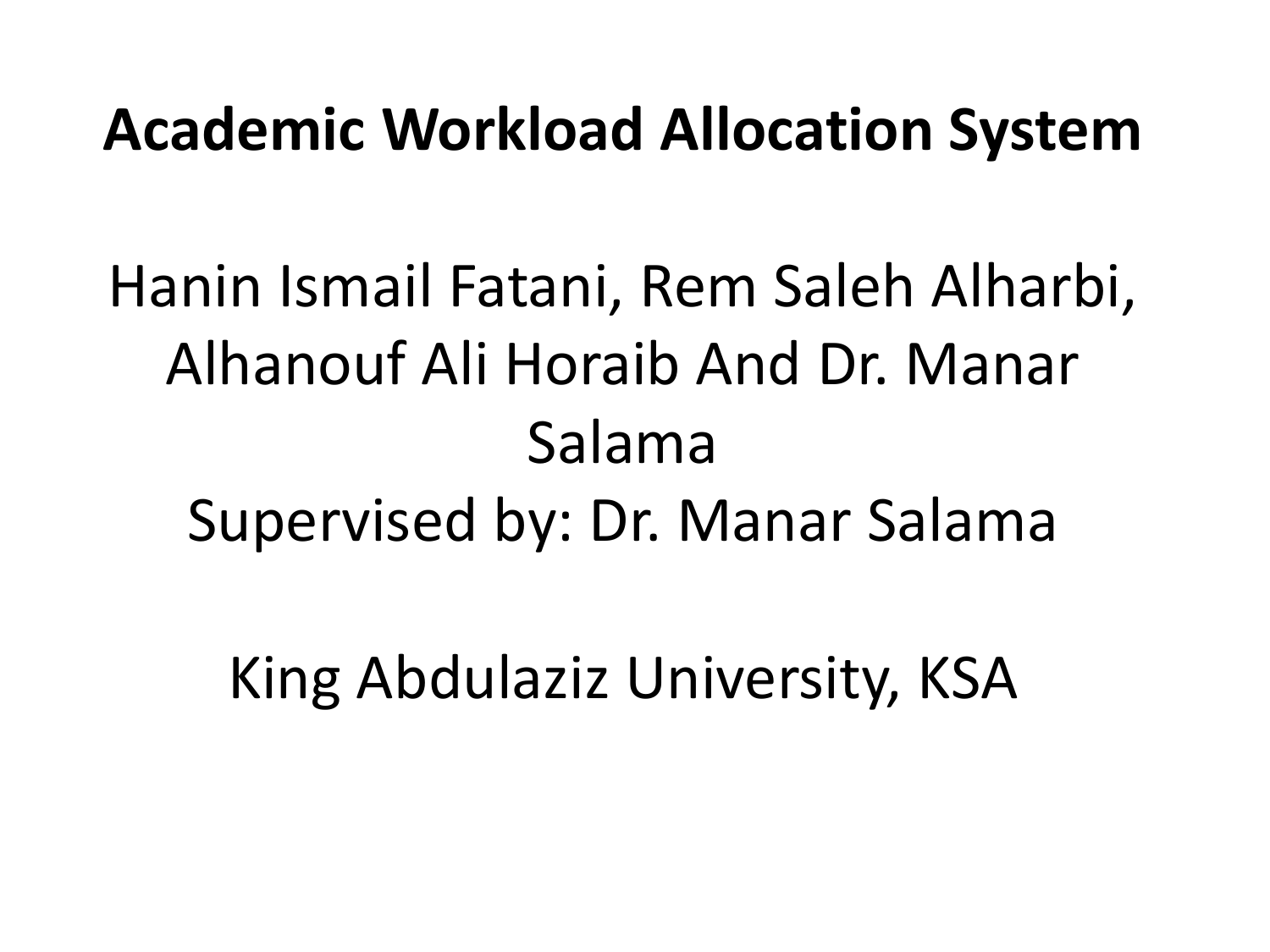## **Uemoji: Classroom Emotion Detection System**

Latifa Mohammed Aldukhi, Saja Mohammed Aldabban, and Manar Abdulaziz Buhliqa Supervised by Dr. Abdul Raouf Khan

King Faisal University, KSA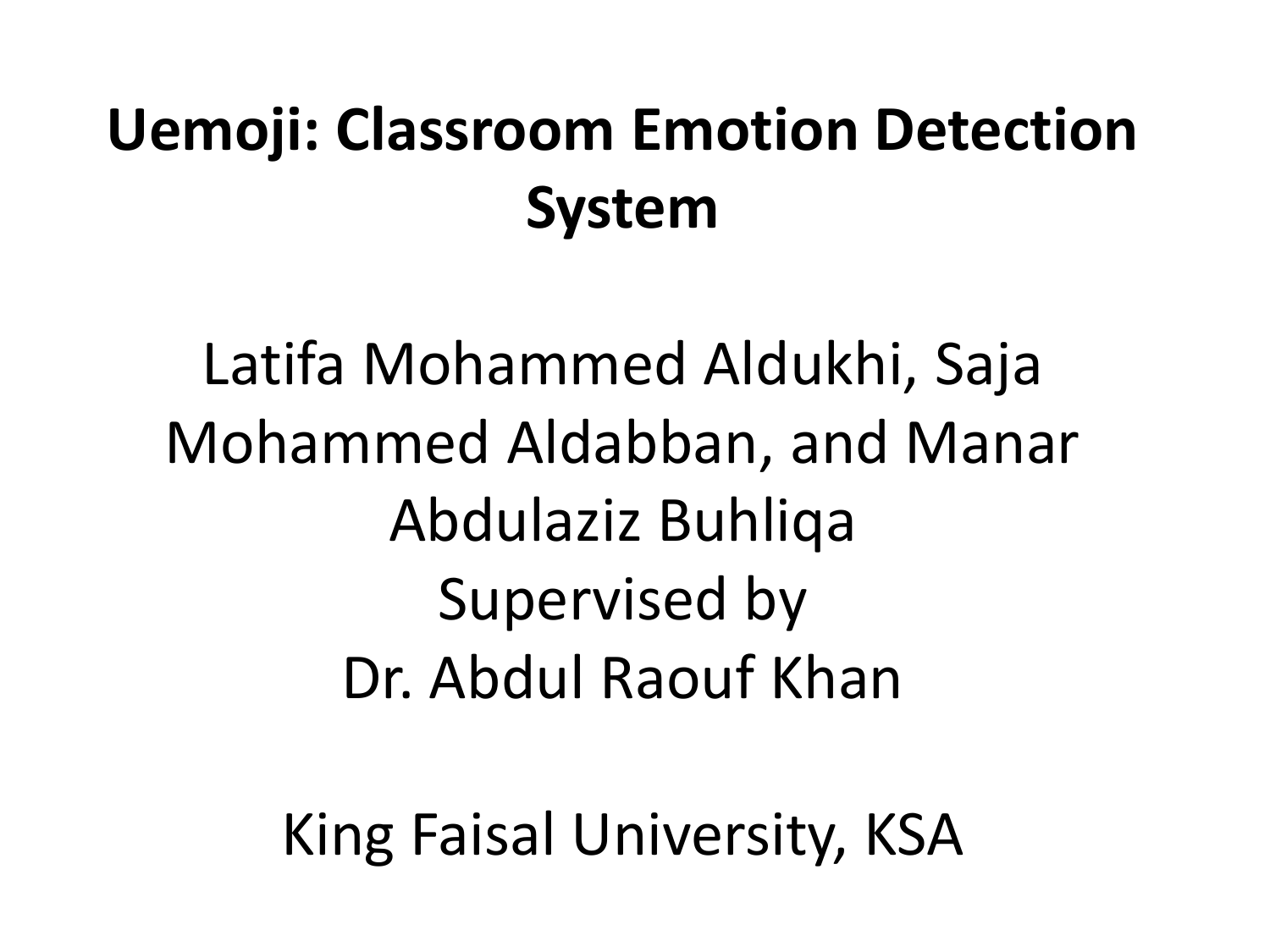#### **Crowd Detection Management System**

Azzah Abdullah Alzahrani, Bashayer Mohammed Ahyaf, Bushra Mohammed Alghamdi Supervisor: Dr. Wafaa Shalash

King Abdulaziz University, KSA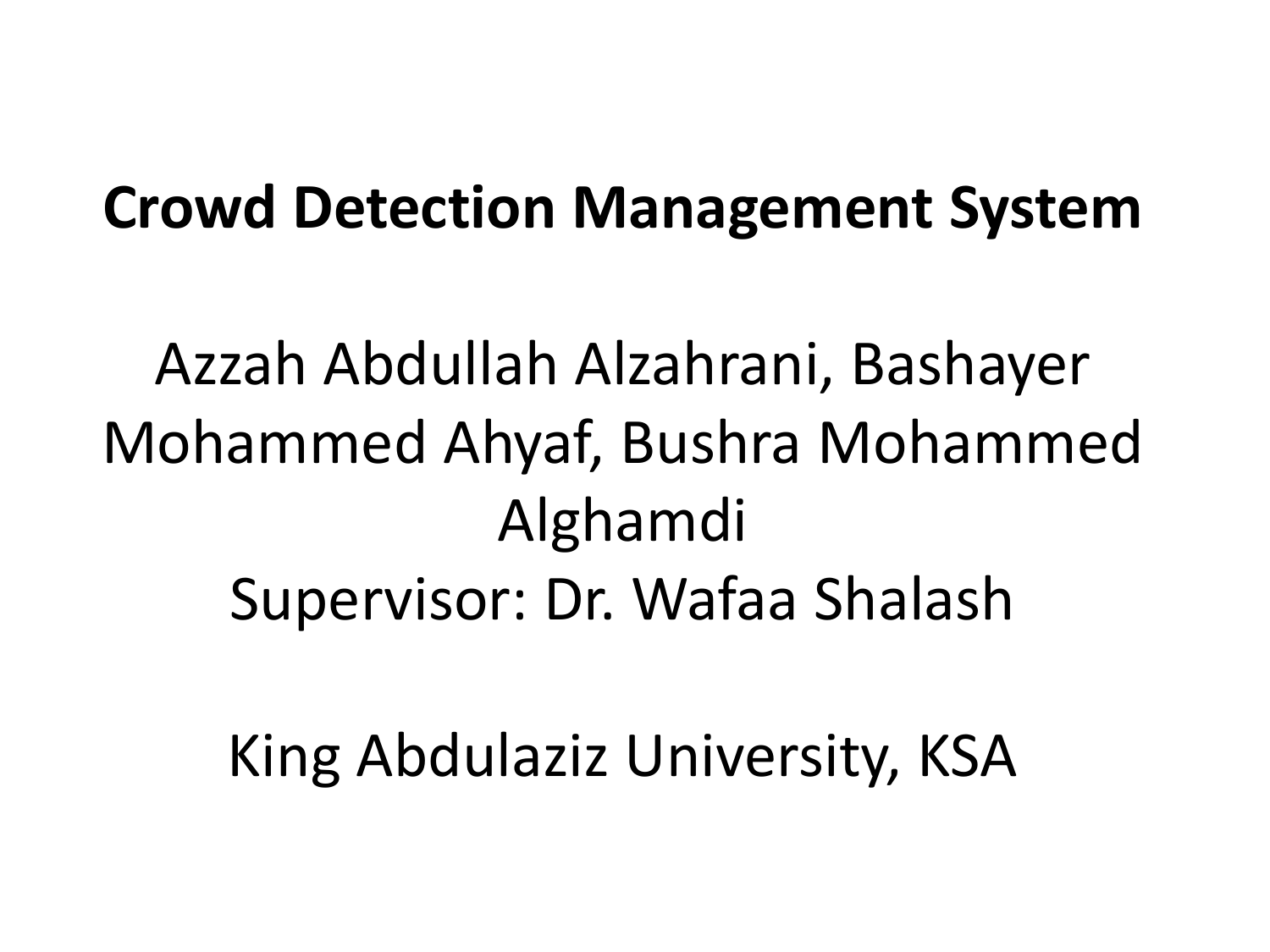## **Student Tracking System for Elementary School**

Anwar Ali Esmaeel and Sawsan Khalid Al-Otaibi Supervised by Dr. Mohammed El-Abd

American University of Kuwait, Kuwait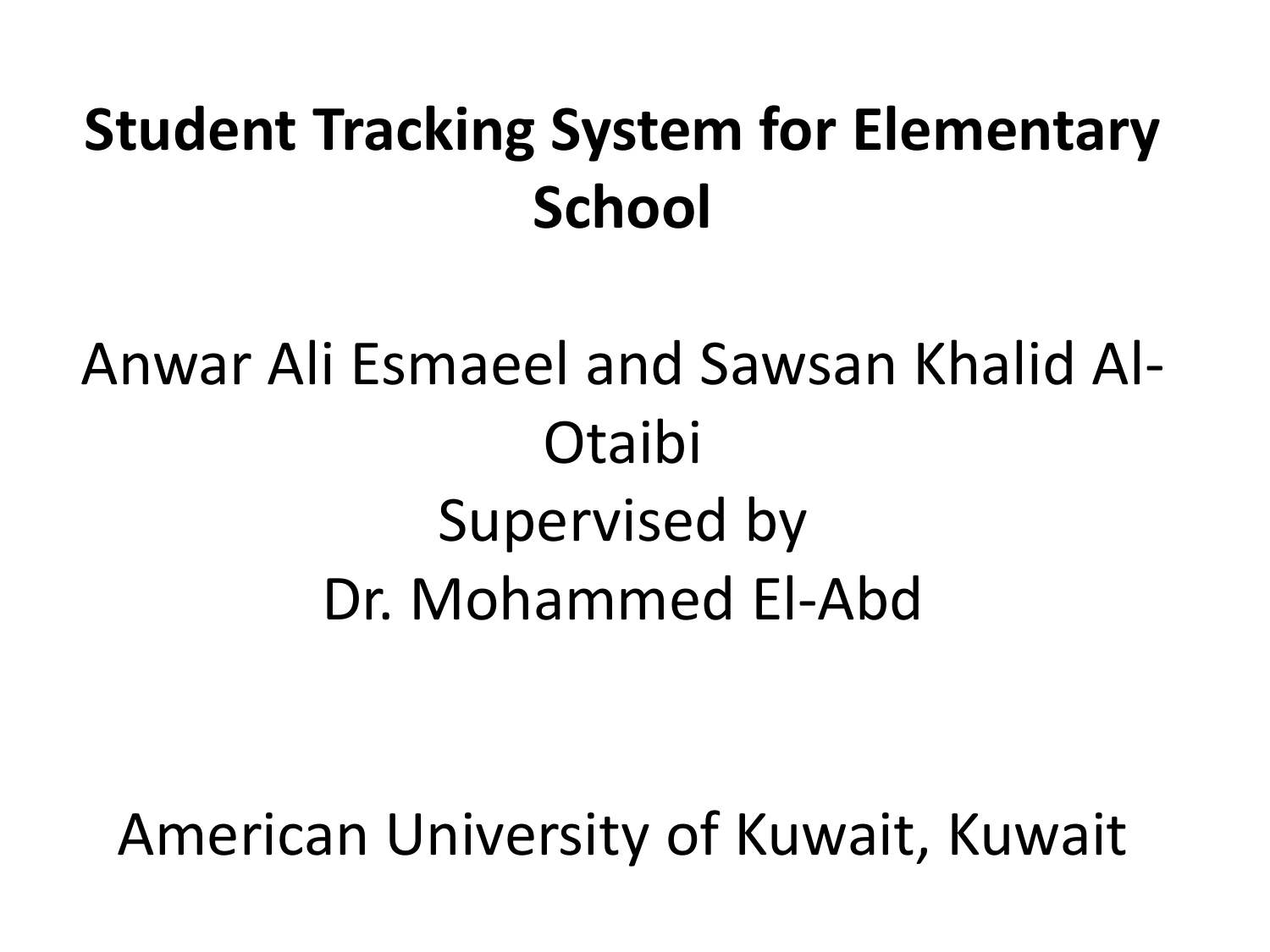## **Incremental Text Summarization for Multiple Languages in Mobile Devices**

## Sarah Al-Hussaini, Khawla Al-Janahi, and Heba Jamali

Qatar University, Qatar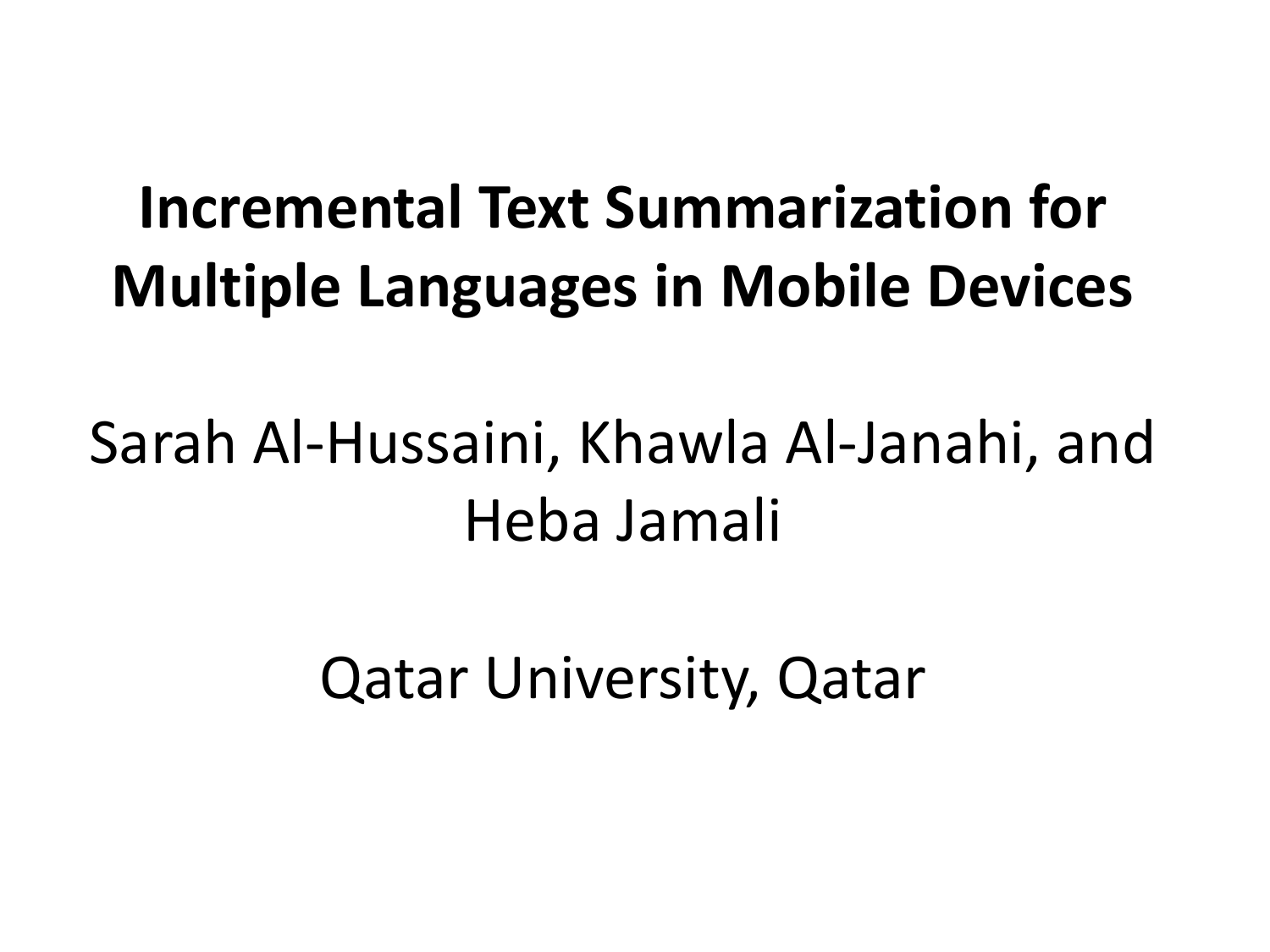## **Water Quality Monitoring in UAE using UAVs**

Mohamed Abdelrahman, Mohamed Rashed, and Ahmed Yousef Supervised by Prof. Ali Abou-Elnour

Ajman University, UAE